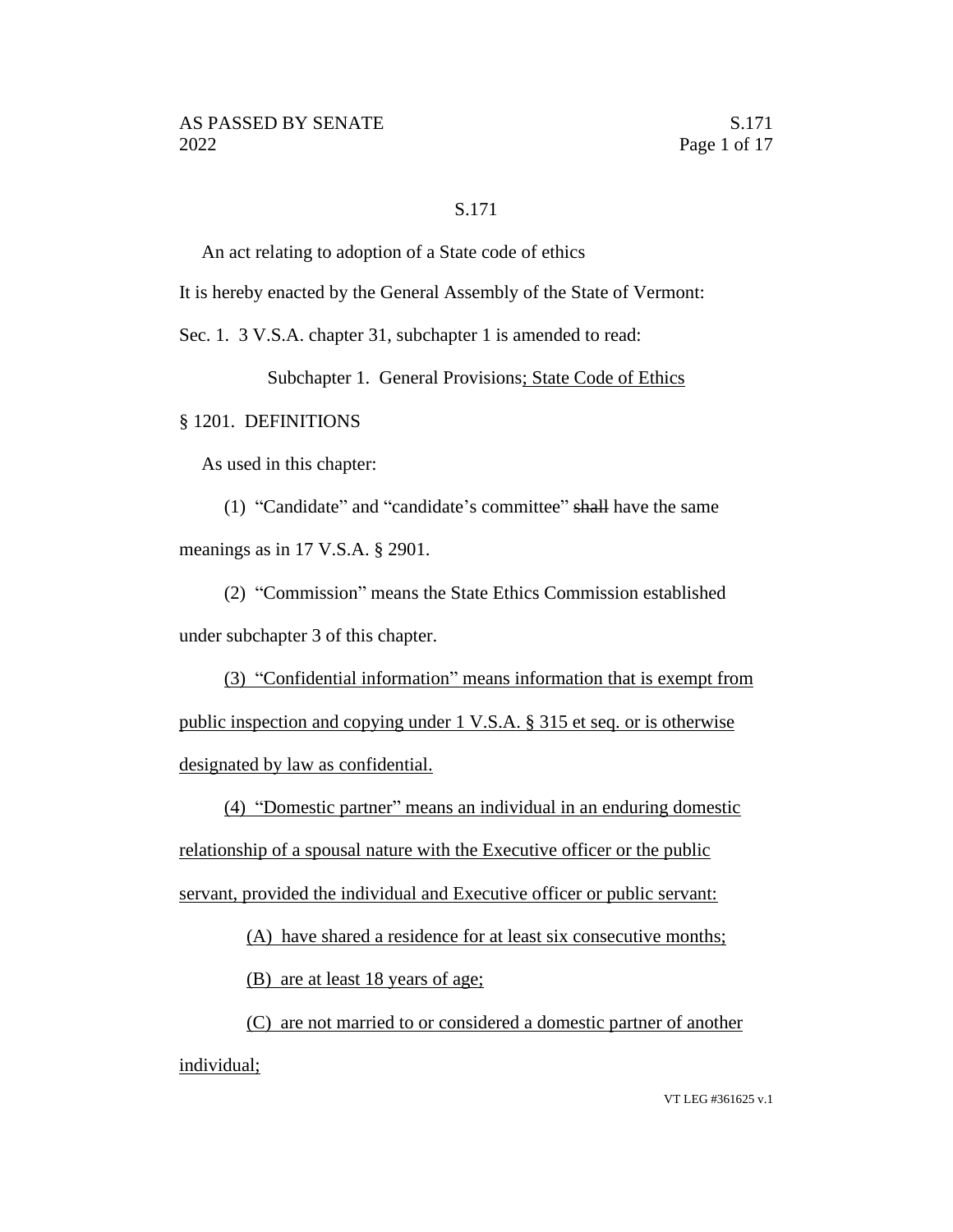(D) are not related by blood closer than would bar marriage under State law; and

(E) have agreed between themselves to be responsible for each other's welfare.

 $(3)(5)$  "Executive officer" means:

(A) a State officer; or

(B) under the Office of the Governor, an agency secretary or deputy or a department commissioner or deputy.

 $(4)(A)$  "Gift" means anything of value, tangible or intangible, that is

bestowed for less than adequate consideration.

(B) "Gift" does not mean printed educational material such as books,

reports, pamphlets, or periodicals.

(5)(6) "Governmental conduct regulated by law" means conduct by an individual in regard to the operation of State government that is restricted or prohibited by law and includes:

(A) bribery pursuant to 13 V.S.A. § 1102;

(B) neglect of duty by public officers pursuant to 13 V.S.A. § 3006

and by members of boards and commissions pursuant to 13 V.S.A. § 3007;

(C) taking illegal fees pursuant to 13 V.S.A. § 3010;

(D) false claims against government pursuant to 13 V.S.A. § 3016;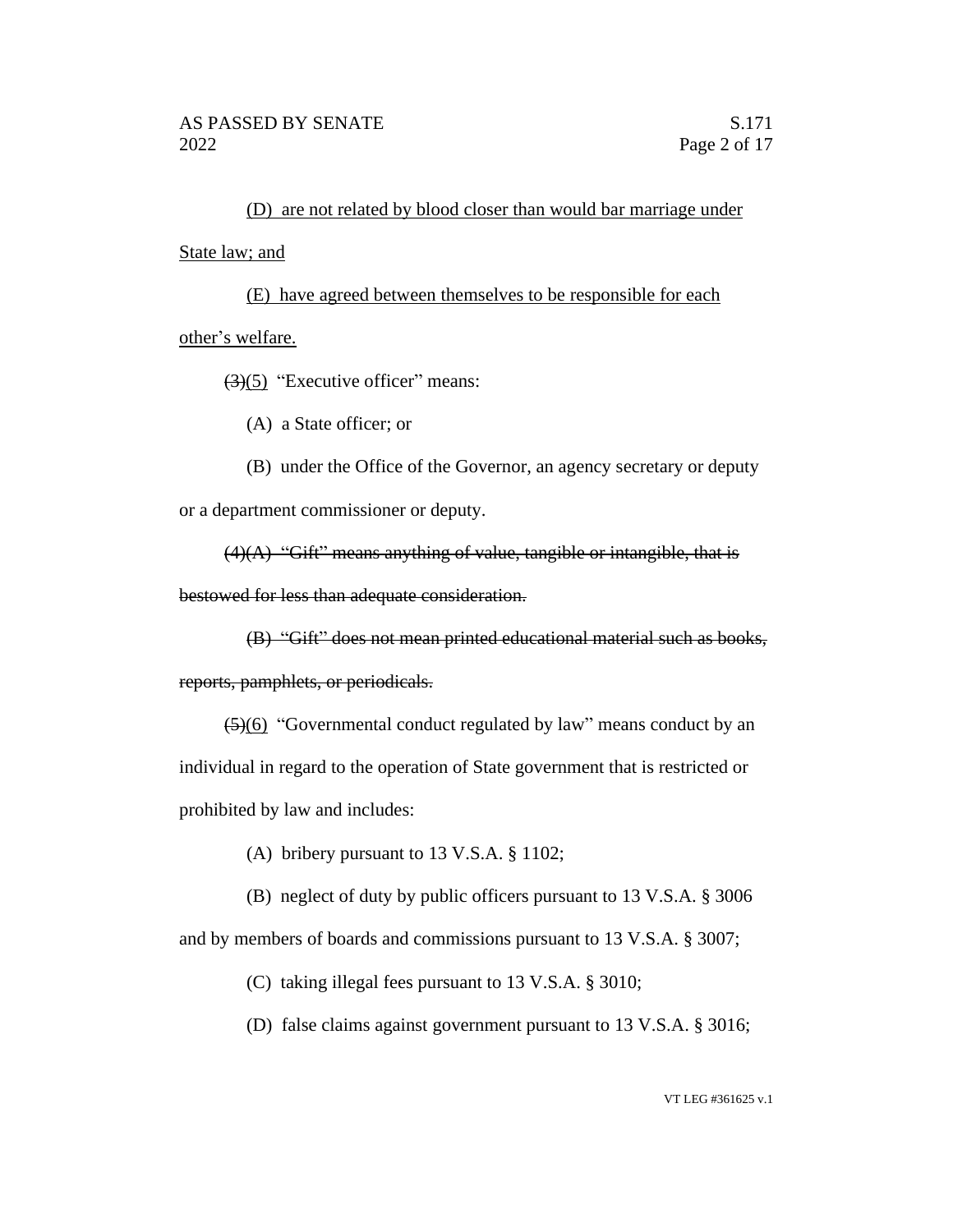(E) owning or being financially interested in an entity subject to a department's supervision pursuant to section 204 of this title;

(F) failing to devote time to duties of office pursuant to section 205 of this title;

(G) engaging in retaliatory action due to a State employee's involvement in a protected activity pursuant to chapter 27, subchapter 4A of this title;

(H) a former legislator or former Executive officer serving as a lobbyist pursuant to 2 V.S.A. § 266(b); and

(I) a former Executive officer serving as an advocate pursuant to section 267 of this title.

(7) "Immediate family" means an individual's spouse, domestic partner, or civil union partner; child or foster child; sibling; parent; or such relations by marriage or by civil union or domestic partnership; or an individual claimed as a dependent for federal income tax purposes.

 $\left(\frac{6}{8}\right)$  "Lobbyist" shall and "lobbying firm" have the same meaning meanings as in 2 V.S.A. § 261.

(9) "Person" means any individual, group, business entity, association, or organization.

 $(7)(10)$  "Political committee" and "political party" shall have the same meanings as in 17 V.S.A. § 2901.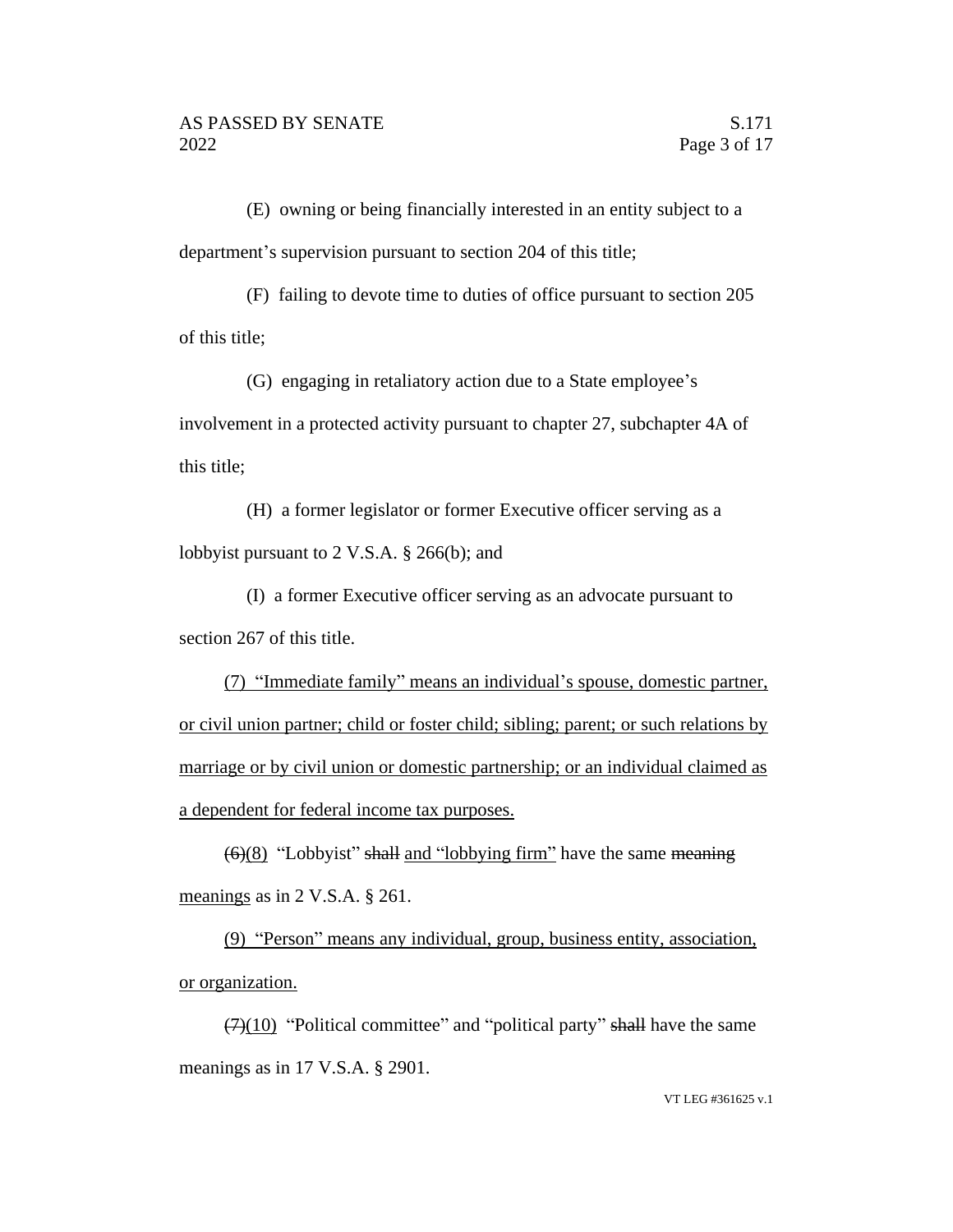(8)(11) "State officer" means the Governor, Lieutenant Governor, Treasurer, Secretary of State, Auditor of Accounts, or Attorney General. § 1202. STATE CODE OF ETHICS; APPLICABILITY

The Ethics Commission, in consultation with the Department of Human Resources, shall create and maintain the State Code of Ethics that sets forth general principles of governmental ethical conduct.

#### Applicability.

(1) Unless excluded under this section, the Code of Ethics applies to all individuals elected or appointed to serve as officers of the State, all individuals elected or appointed to serve as members of the General Assembly, all State employees, all individuals appointed to serve on State boards and commissions, and individuals who in any other way are authorized to act or speak on behalf of the State. This code refers to them all as "public servants."

(2) The Code of Ethics established by this section does not prohibit branches of State government, agencies, or departments from adopting additional personnel policies regarding ethical conduct not covered by this Code of Ethics or provisions that exceed the requirements of this Code of Ethics. Nothing herein shall be interpreted to require a lawyer or judicial officer to violate their respective professional codes of conduct.

VT LEG #361625 v.1 (3) The application of this Code of Ethics does not in any way abrogate or alter the sole authority of each house of the General Assembly to judge the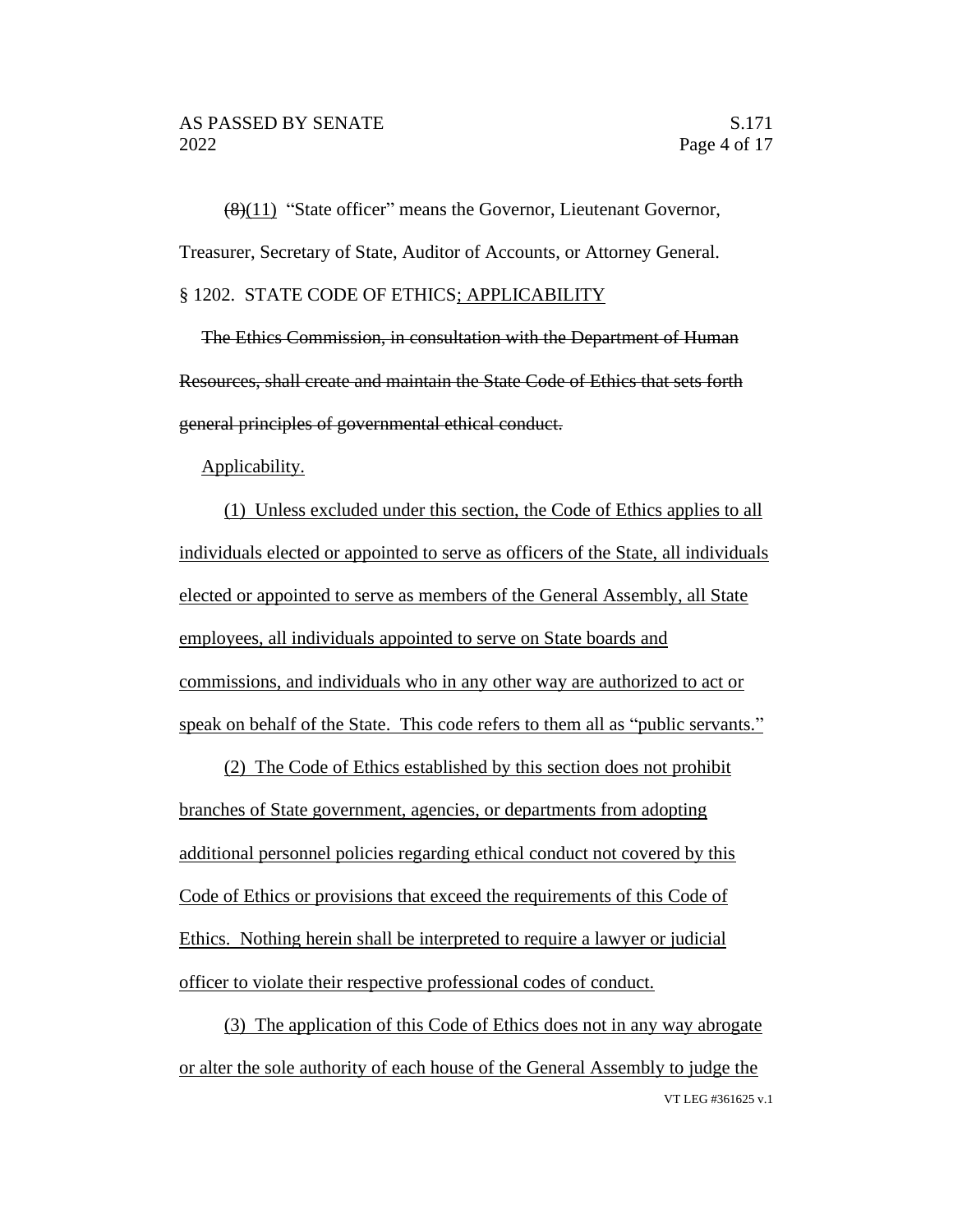elections and qualifications of its own members under Chapter II, Sections 14 and 19 of the Vermont Constitution.

(4) The application of this Code of Ethics does not in any way abrogate or alter the Vermont Supreme Court's constitutional authority under Chapter II, Section 30 of the Vermont Constitution.

# § 1203. CONFLICT OF INTEREST; APPEARANCE OF CONFLICT OF INTEREST

(a) Conflict of interest; appearance of conflict of interest.

(1) In the public servant's official capacity, the public servant shall avoid any conflict of interest or the appearance of a conflict of interest. The appearance of a conflict shall be determined from the perspective of a reasonable individual with knowledge of the relevant facts.

(2) Except as otherwise provided in subsections (b) and (c) of this section, when confronted with a conflict of interest, a public servant shall recuse themselves from the matter and not take further action.

VT LEG #361625 v.1 (3) As used in this section, "conflict of interest" means a direct or indirect interest of a public servant or such an interest, known to the public servant, of a member of the public servant's immediate family or household, or of a business associate, in the outcome of a particular matter pending before the public servant or the public servant's public body, or that is in conflict with the proper discharge of the public servant's duties. "Conflict of interest" does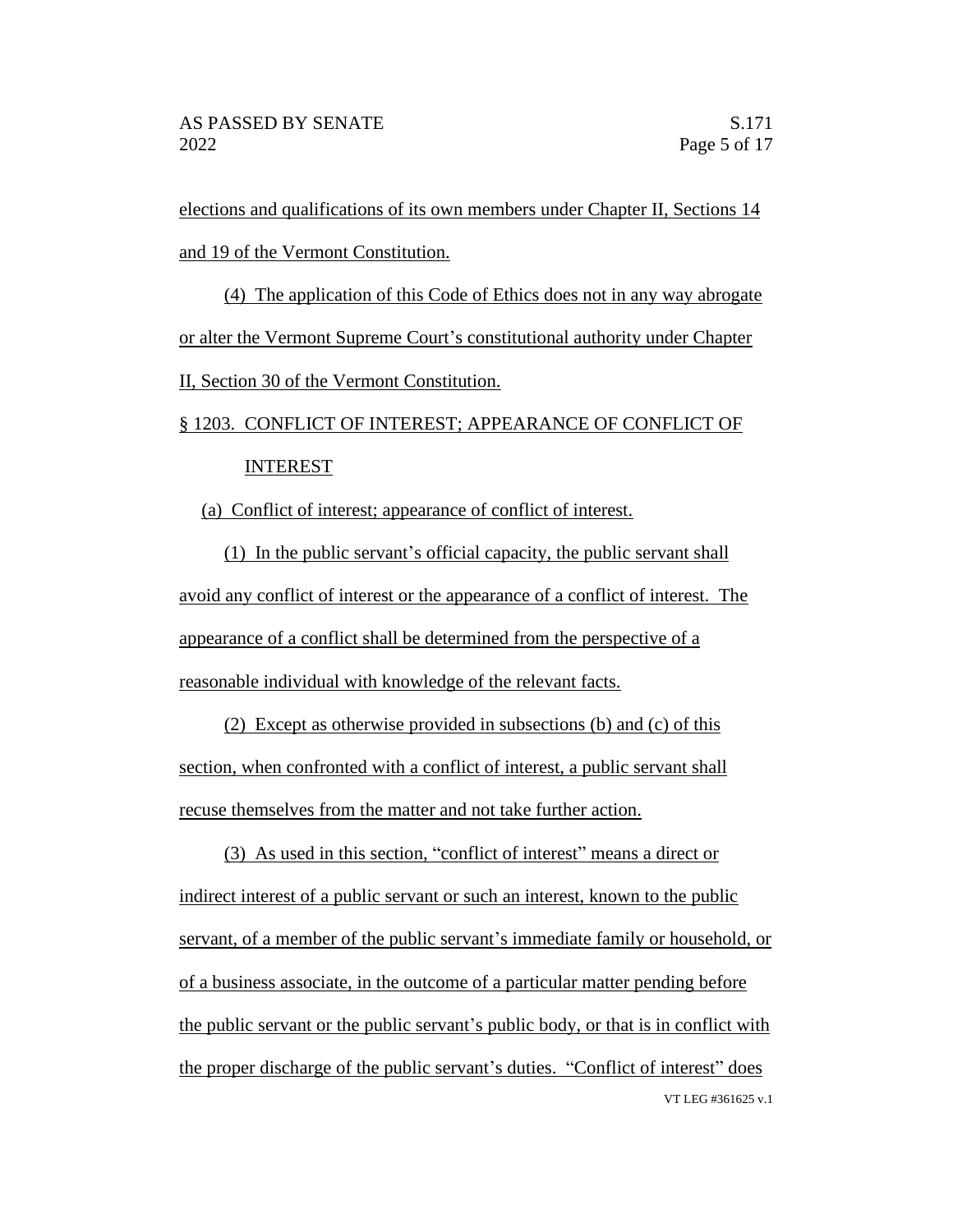not include any interest that is not greater than that of other individuals generally affected by the outcome of a matter.

(b) Course of action.

(1) Legislative Branch. A member of the General Assembly shall comply with Legislative Branch rules and policies regarding the course of action a public servant may take when confronted with a conflict of interest, or the appearance of a conflict of interest, that is related to core legislative functions or duties.

(2) Judicial Branch. A judicial officer shall comply with the Vermont Code of Judicial Conduct regarding the course of action a judicial officer may take when confronted with a conflict of interest, or the appearance of a conflict of interest, that falls under the Code of Judicial Conduct, including in situations where a conflict of interest, or the appearance of a conflict of interest, falls under both the Vermont Code of Judicial Conduct and the Code of Ethics.

(3) Government attorneys. A public servant who is a licensed attorney shall comply with the Vermont Rules of Professional Conduct regarding the course of action the attorney may take when confronted with a conflict of interest, or the appearance of a conflict of interest, that falls under the Vermont Rules of Professional Conduct, including situations where a conflict of interest,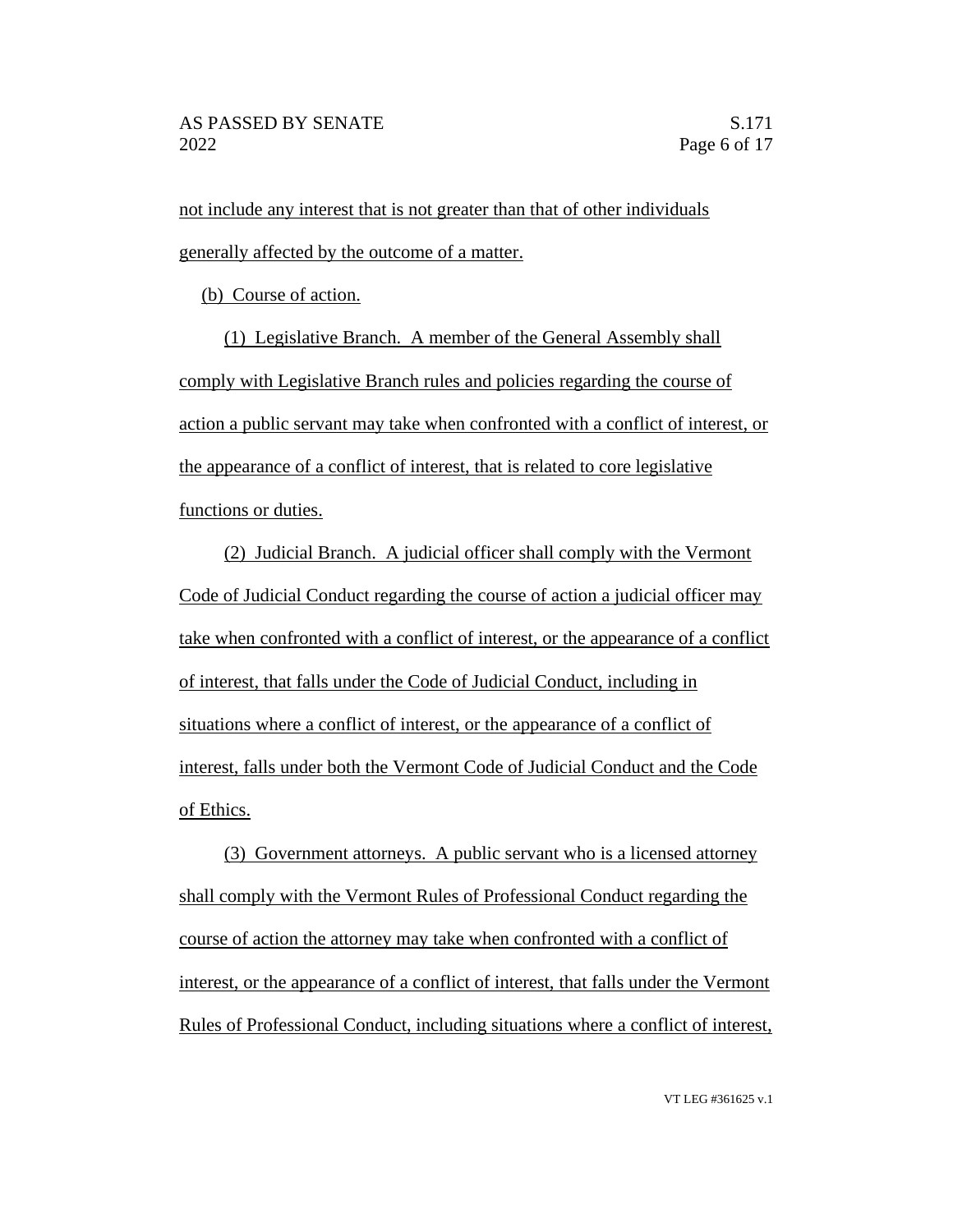or the appearance of a conflict of interest, falls under both the Vermont Rules of Professional Conduct and the Code of Ethics.

(4) Public servants; other. Any public servant facing a conflict of interest not covered by subdivisions (1)–(3) of this subsection shall comply with requirements prescribed in this subdivision. Each time a public servant is confronted with a conflict of interest, other than that for which the public servant's action is solely ministerial or clerical, the public servant shall either make a public statement, which may consist of a statement made to the public servant's immediate supervisor, recusing themselves from the matter or, if the public servant chooses to proceed with the matter, prepare a written statement regarding the nature of the conflict. A public servant may request either guidance or an advisory opinion from the State Ethics Commission in making an initial determination whether a conflict of interest exists, or whether good cause to proceed exists as set forth in subsection (c) of this section. Once recused, a public servant shall not in any way participate in or act to influence a decision regarding the matter. If the public servant chooses to proceed with the matter, the public servant's prepared written statement shall:

(A) describe the matter requiring action;

(B) disclose the nature of the potential conflict or actual conflict of interest;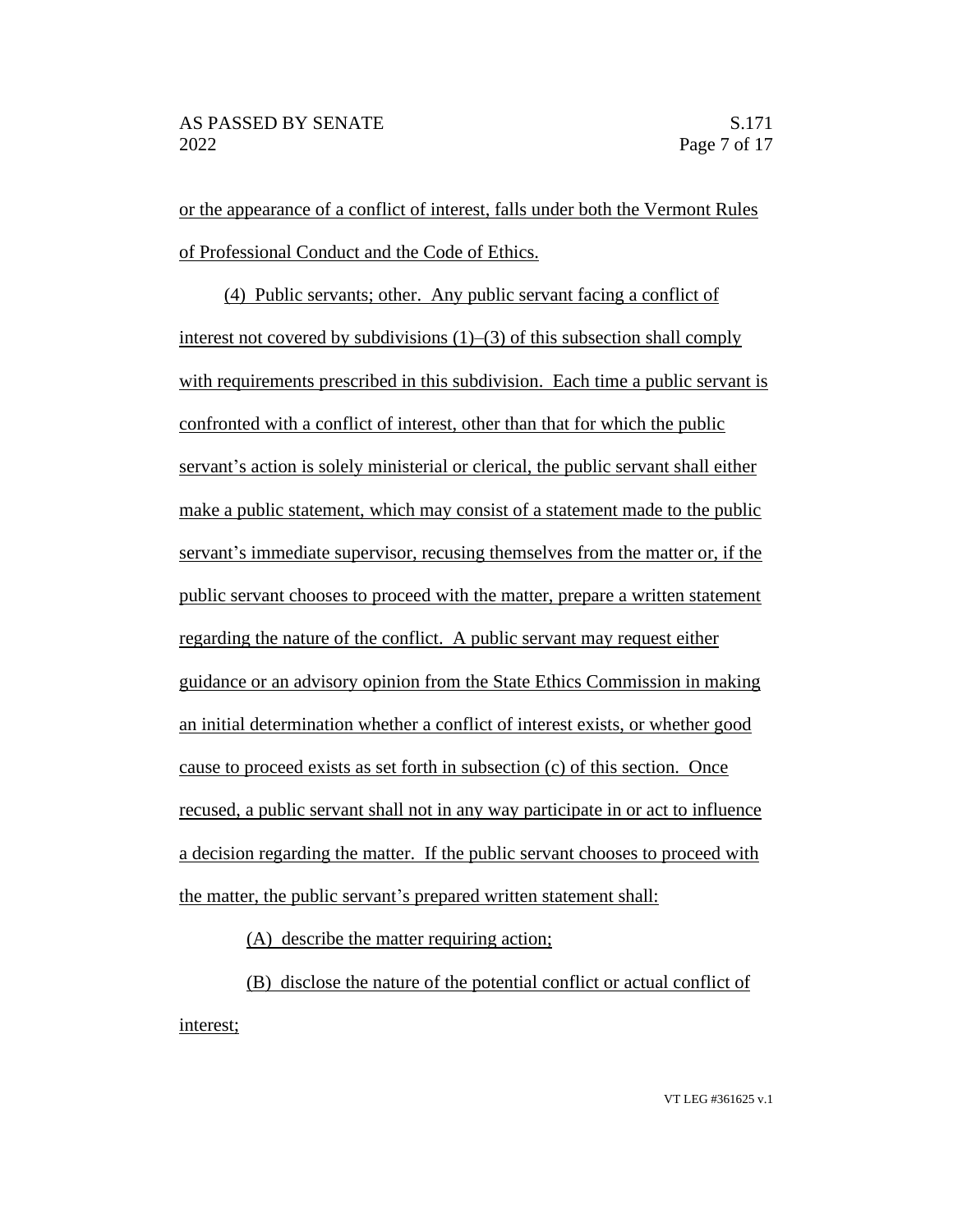(C) explain why good cause, as set forth in subsection (c) of this section, exists so that the public servant can take action in the matter fairly, objectively, and in the public interest;

(D) include sufficient detail so that the matter may be understood by the public; and

(E) be filed in accordance with the policies and procedures set forth by the agency or entity governing the matter in question, including any requirement that the statement be made public.

(c) Good cause. As used in this section, "good cause to proceed" may include any of the following:

(1) the identified conflict or potential conflict is de minimis in nature;

(2) the conflict is amorphous, intangible, or otherwise speculative; or

(3) the public servant cannot legally or practically delegate the matter.

(d) Confidential information. Nothing in this section shall require a public servant to disclose confidential information or information that is otherwise privileged under law.

# § 1203a. DIRECTING UNETHICAL CONDUCT

A public servant shall not direct another person to act in a manner that would be unethical for the public servant or the other person to act. A public servant who has a conflict of interest shall not direct others to act to the public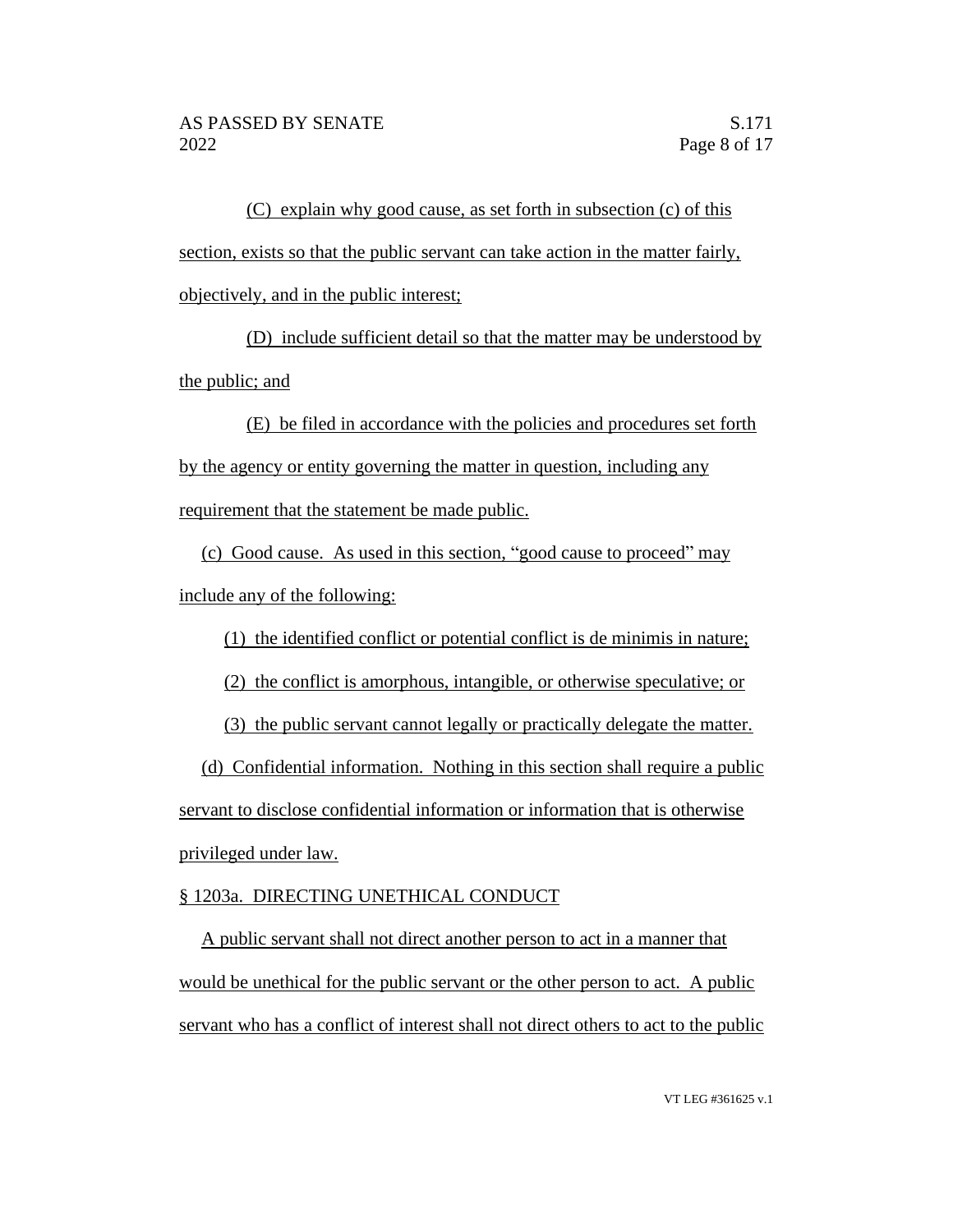servant's benefit where such action would be a violation of the Code of Ethics if the public servant were to perform the act.

# § 1203b. APPEARANCE OF UNETHICAL CONDUCT

A public servant shall avoid any actions creating the appearance that the public servant is violating the Code of Ethics. Whether particular circumstances create an appearance that the Code of Ethics have been violated shall be determined from the perspective of a reasonable individual with knowledge of the relevant facts.

# § 1203c. PREFERENTIAL TREATMENT

A public servant in the course of conducting State business shall act impartially, showing no favor toward or prejudice against any person. A public servant shall not give or represent an ability to give preference or special treatment to any person because of the person's wealth, position, or status or because of any personal relationship with the public servant. When permitted by law and written policy or rule, a public servant may give preference to designated persons.

# § 1203d. MISUSE OF POSITION

A public servant shall not use the public servant's official position for personal or financial gain.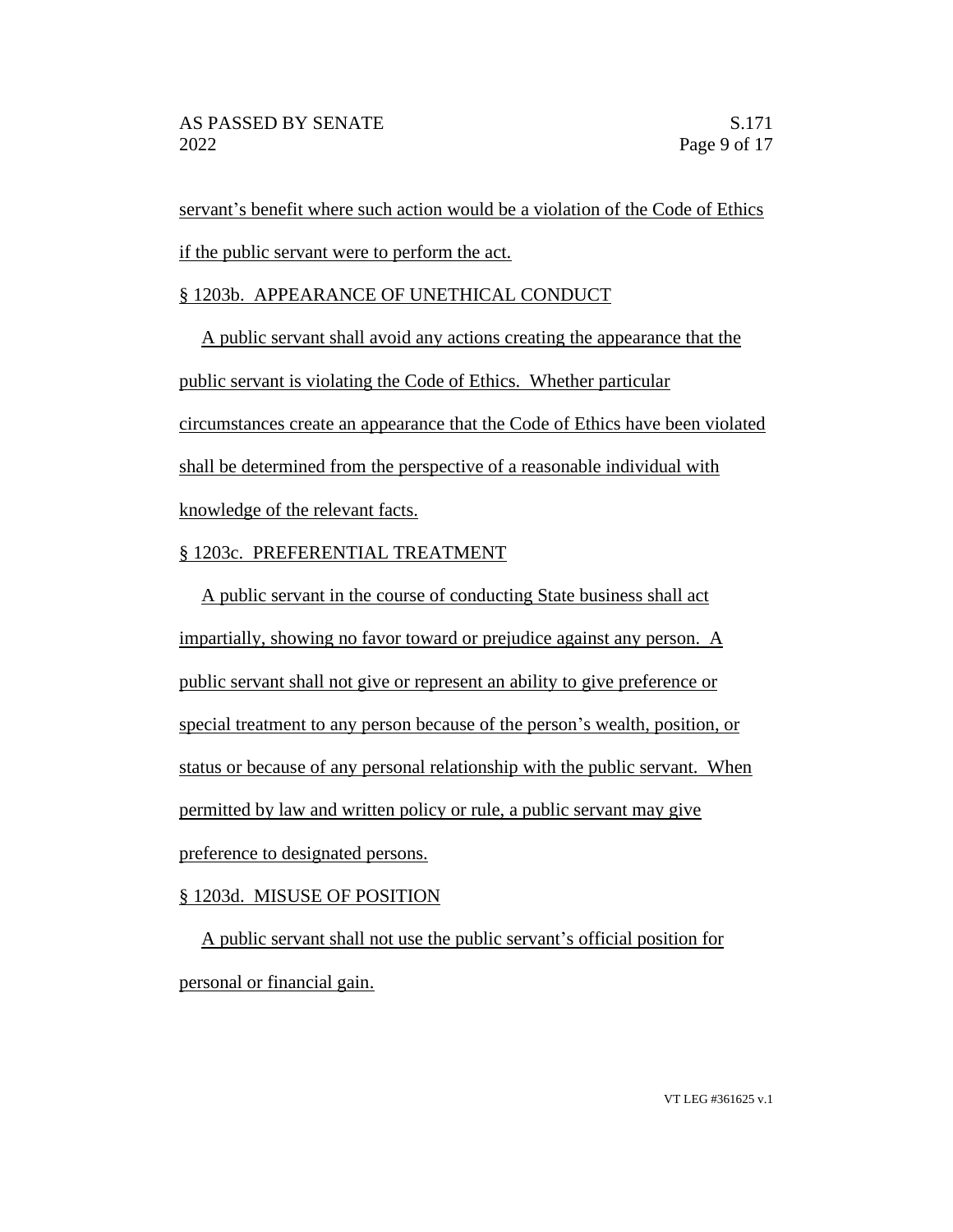#### § 1203e. MISUSE OF INFORMATION

A public servant shall not use nonpublic government information or confidential information acquired during the course of State service for personal or financial gain or for the personal or financial gain of any other person.

#### § 1203f. MISUSE OF GOVERNMENT RESOURCES

A public servant shall not make use of State materials, funds, property, personnel, facilities, or equipment, or permit another person to do so, for any purpose other than for official State business unless the use is expressly permitted or required by law or by a written agency, departmental, or institutional policy or rule. A public servant shall not engage in or direct another person to engage in work other than the performance of official duties during working hours, except as permitted or required by law or by written agency, departmental, or institutional policy or rule.

#### § 1203g. GIFTS

(a) Gift limitations and exceptions. A public servant shall not solicit or accept a gift unless permitted under this section. For purposes of this subchapter, "gift" means anything of value, tangible or intangible, that is given for less than adequate consideration. A public servant may accept:

(1) A devise or inheritance. A public servant may accept a devise or inheritance.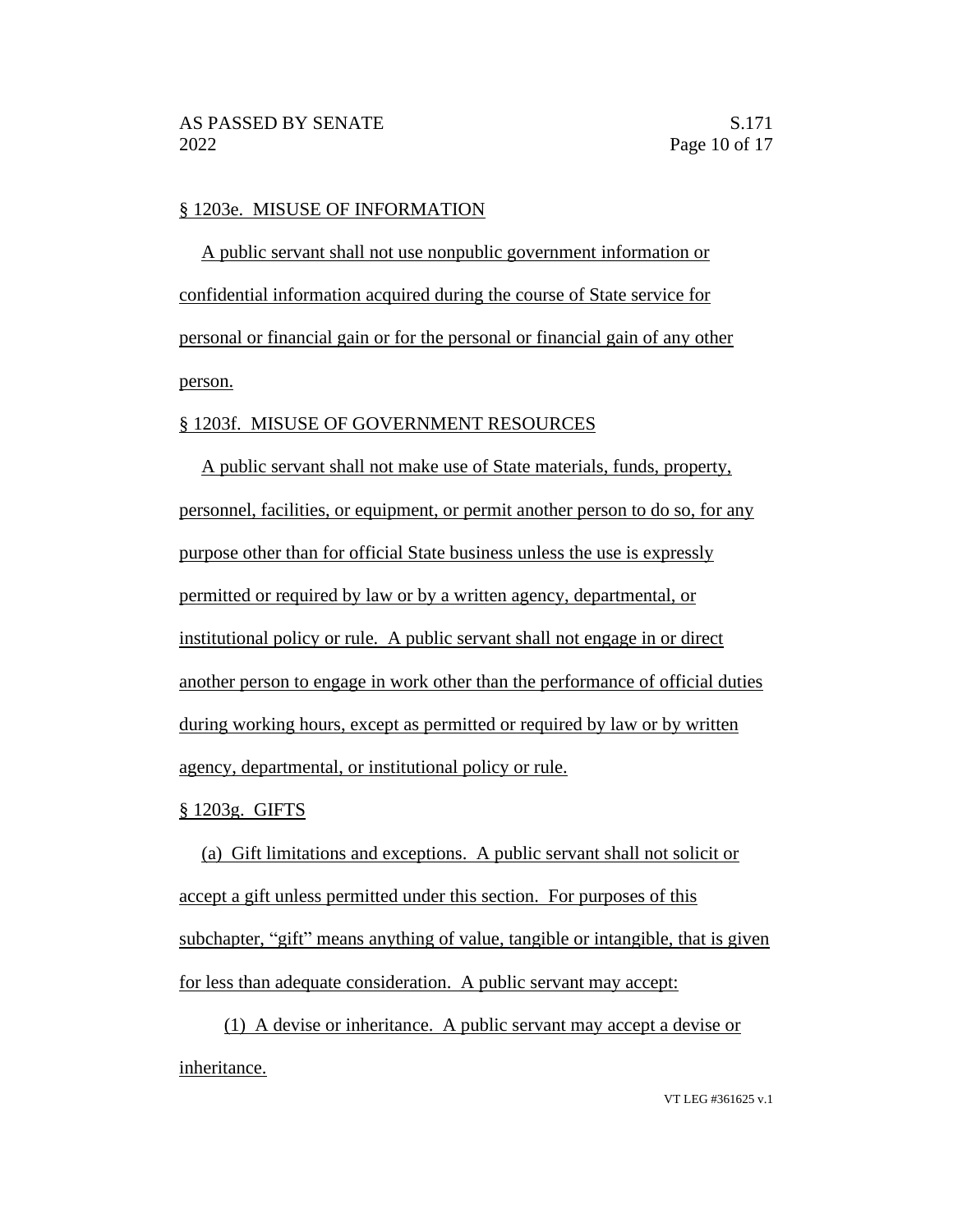(2) Gifts to the State. A public servant may accept goods or services that are provided to a State agency for use on State agency property or for use by the public servant while serving in an official capacity.

(3) Ceremonial awards. A public servant may accept a certificate,

plaque, or other ceremonial award, provided the cost does not exceed the limit established pursuant to subsection (b) of this section.

(4) Rebates, discounts, and promotions. A public servant may accept a rebate, discount, or promotional item that is available to the general public or to a definable subset of the general public.

(5) Printed or recorded material. A public servant may accept printed or recorded informational or educational material germane to State action or functions.

(6) Food or beverages. A public servant may accept food or beverages, or both, under the following circumstances:

(A) The food or beverage, or both, is consumed on an occasion or occasions at which the person paying, directly or indirectly, for the food or beverage or the person's representative is in attendance, provided the cost does not exceed the limit established pursuant to subsection (b) of this section.

(B) The food or beverage, or both, is incidental to the performance of a legitimate State function.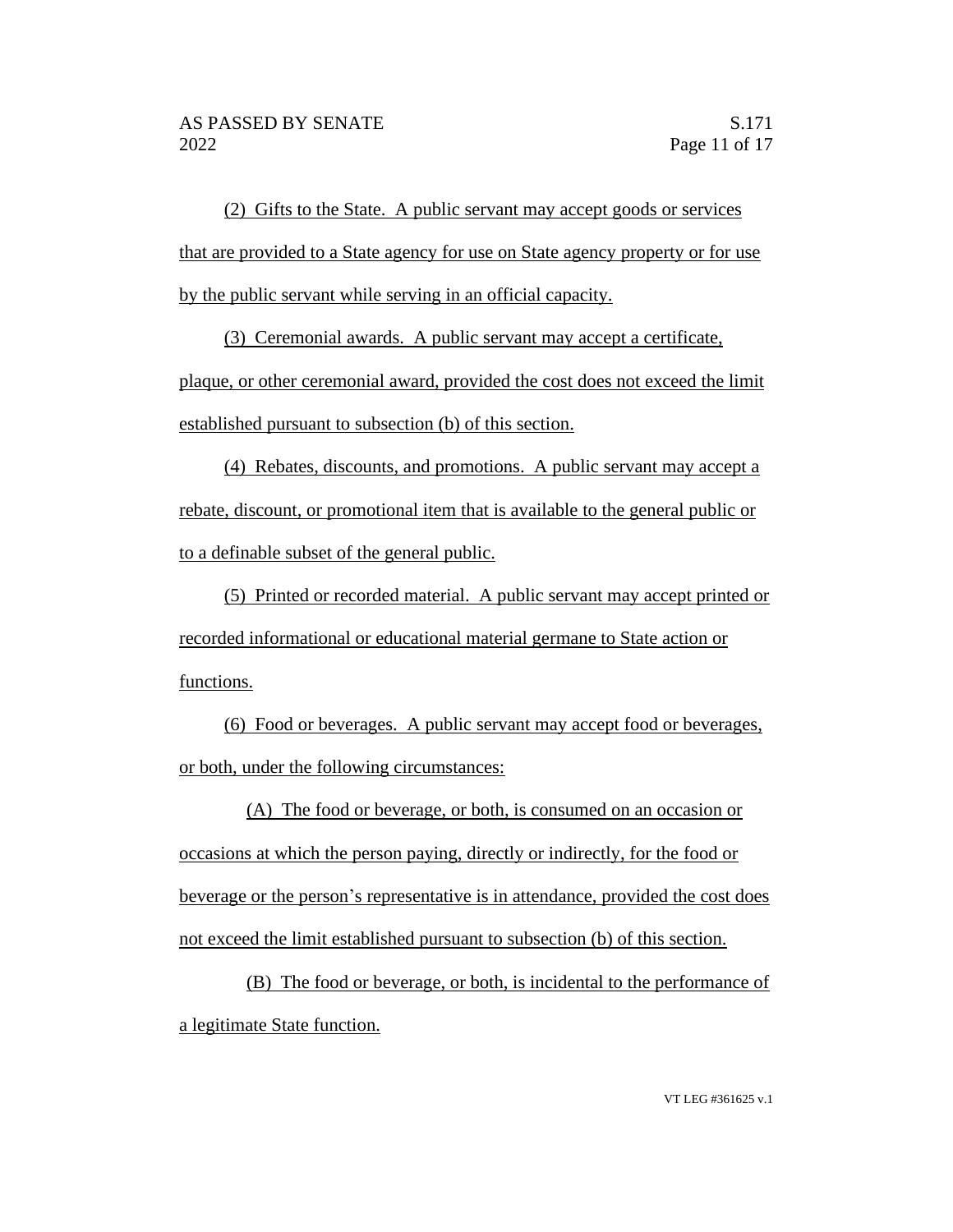(C) The food or beverage, or both, is provided at a charitable, cultural, political, or civic event at which the public servant participates in the public servant's official capacity.

(7) Admission fees and tickets. A public servant may accept tickets or admission to a charitable, cultural, political, or civic event at which a public servant participates in the public servant's official capacity, provided such tickets or admission is provided by the primary sponsoring entity.

(8) Private employment gifts. A public servant may accept anything of value provided by an employer of the public servant, provided such benefits are customarily and ordinarily provided to others in similar circumstances.

(9) Public-servant-to-public-servant gifts. A public servant may accept a gift from another public servant under the following circumstances:

(A) If the recipient is not in a supervisor-supervisee relationship with the giver, the public servant may accept a gift for a holiday or occasion of significance.

(B) If the recipient is in a supervisor-supervisee relationship, the public servant may accept a gift for a holiday or occasion of significance, provided the value does not exceed the limit established pursuant to subsection (b) of this section.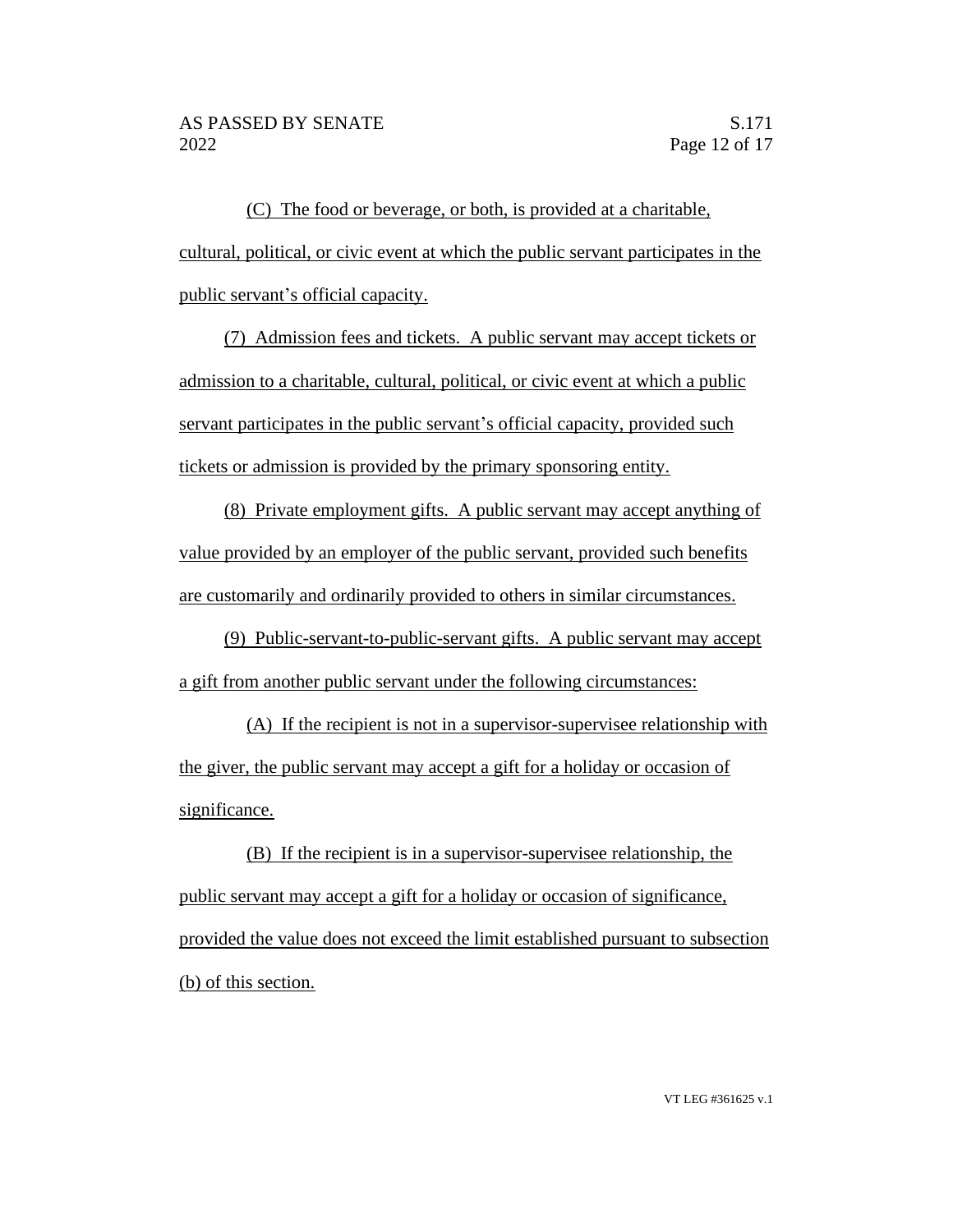(10) Training or education. A public servant may accept attendance to training or similar events determined to be in the interest of the public servant's agency or department.

(11) Gifts of de minimis value. A public servant may accept an unsolicited gift having a de minimis market value as established pursuant to subsection (b) of this section.

(12) Personal gifts. A public servant may accept gifts clearly motivated by an outside relationship, family relationship, or personal friendship rather than the position of the public servant. Relevant factors in making such a determination include the history and nature of the relationship and whether the individual, family member, or a friend personally pays for the gift.

(13) Loans. A public servant may accept a commercially reasonable loan made on terms not more favorable than loans made in the ordinary course of business.

(14) Gifts otherwise permitted and legal. A public servant may accept a gift that is otherwise expressly permitted under State law.

(b) Gift valuation. For purposes of this subchapter, the value or cost limit for gifts described in subsection (a) of this section shall be:

(1) Beginning on July 1, 2022:

(A) Ceremonial awards: Less than \$100.00.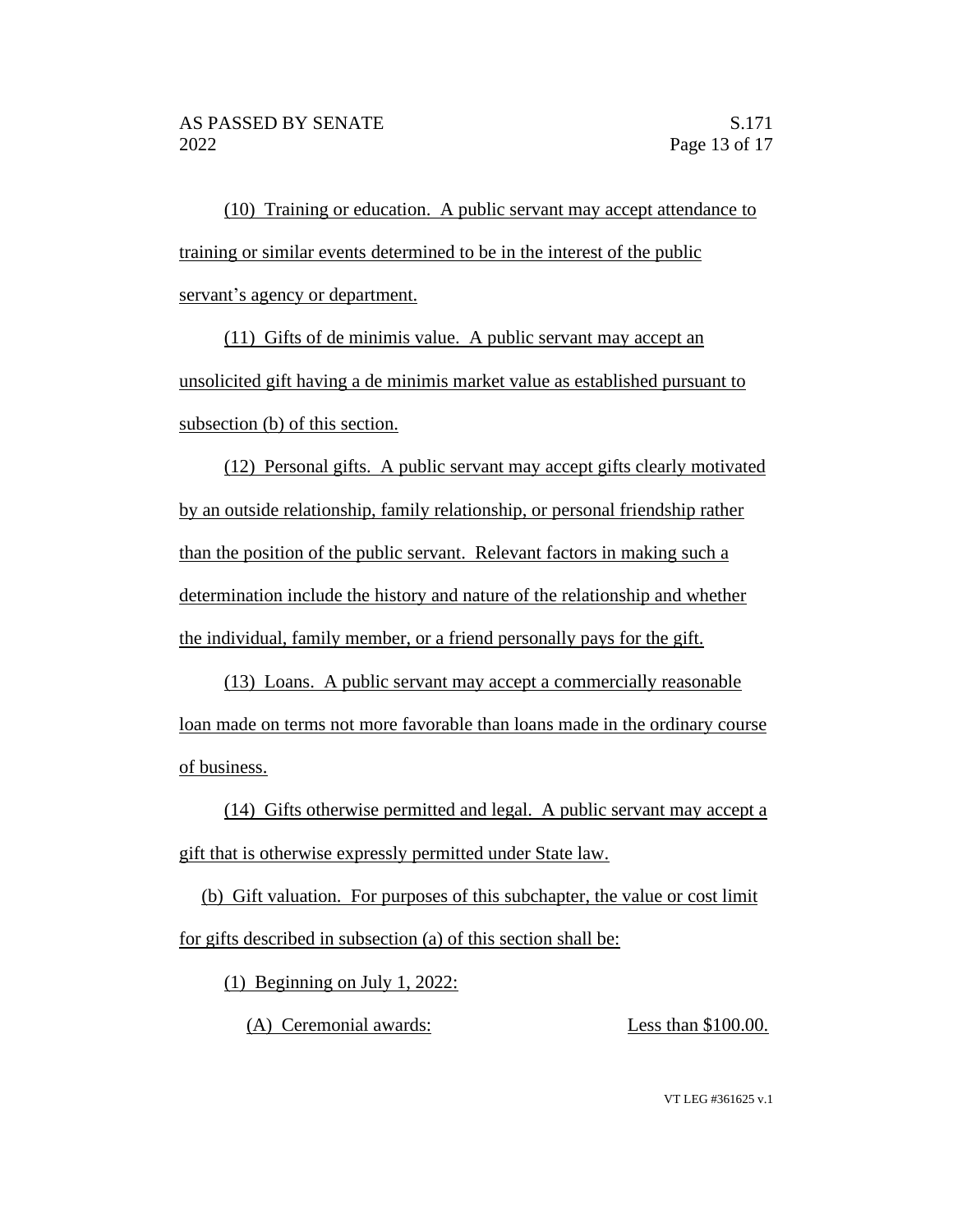| (B) Food or beverages, or both:                                                 | Less than $$100.00$  |
|---------------------------------------------------------------------------------|----------------------|
| in the aggregate per recipient, per source, in a calendar year.                 |                      |
| $(C)$ A supervisor-supervisee relationship gift:                                | Less than $$100.00$  |
| for any single gift, and the value of all gifts does not exceed \$200.00 in the |                      |
| aggregate per year.                                                             |                      |
| De minimis gift:                                                                | $$50.00$ or less per |
| source per occasion, provided that the aggregate market value of individual     |                      |
| gifts received from any one person does not exceed \$150.00 in a calendar year. |                      |

(2) On or after July 1, 2026, the State Ethics Commission may increase the value or cost limit set in subdivision (1) of this subsection, provided:

(A) the State Ethics Commission presents its proposed increase to the House and Senate Committees on Government Operations at least 180 days prior to proposed implementation and after consultation with the Department of Human Resources and the Judicial Branch;

(B) the cost or value limit is not increased more than once in a fiveyear period; and

(C) the increased cost or value limit is posted on the State Ethics Commission website and the Commission sends a notice of increase to public servants not less than 60 days prior to the increase's effective date.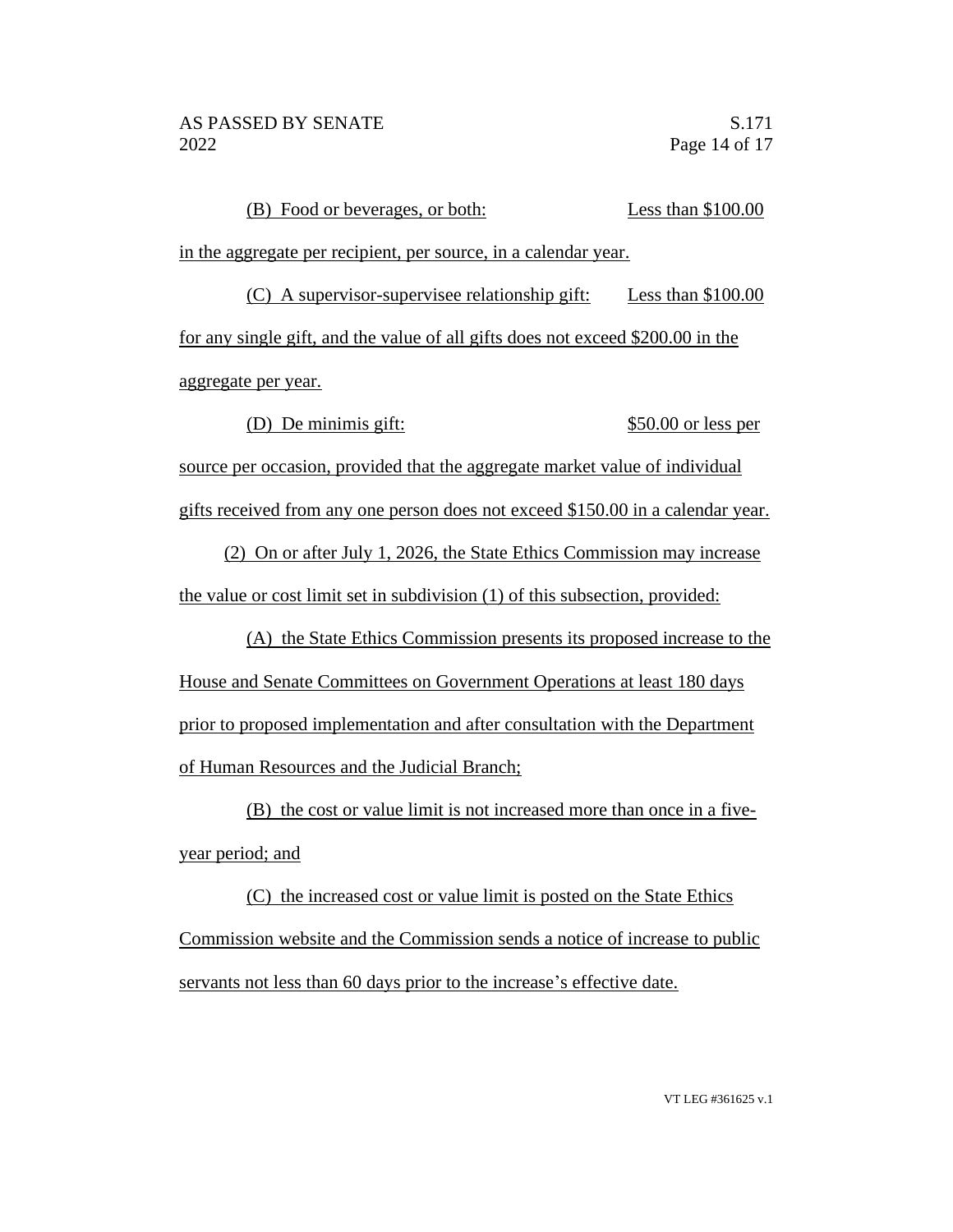#### § 1203h. UNAUTHORIZED COMMITMENTS

A public servant shall not make unauthorized commitments or promises of any kind purporting to bind State government.

#### § 1203i. EMPLOYMENT RESTRICTIONS

(a) Outside employment. A public servant shall not seek or engage in outside employment or activities that are inconsistent, incompatible, or in conflict with the public servant's official duties.

(b) Post-government employment.

(1) Executive officers. Executive officers shall comply with the postgovernment employment restrictions prescribed in section 267 of this title and 2 V.S.A. § 266(b) and (c).

(2) Legislators. Legislators shall comply with the post-government employment restrictions prescribed in 2 V.S.A. § 266(b).

(3) Legislative Branch employees. Except as permitted in subdivision (4) of this subsection, for one year after leaving office, a former Legislative Branch employee may not, for compensation, appear before the General Assembly or its subparts, or the office in which the employee served in at the time of leaving service, to advocate for anyone other than the State, concerning any matter in which the State has a direct and substantial interest.

VT LEG #361625 v.1 (4) Contracting exception. The limitations in subdivisions (1) through (3) of this subsection do not apply to individuals providing information or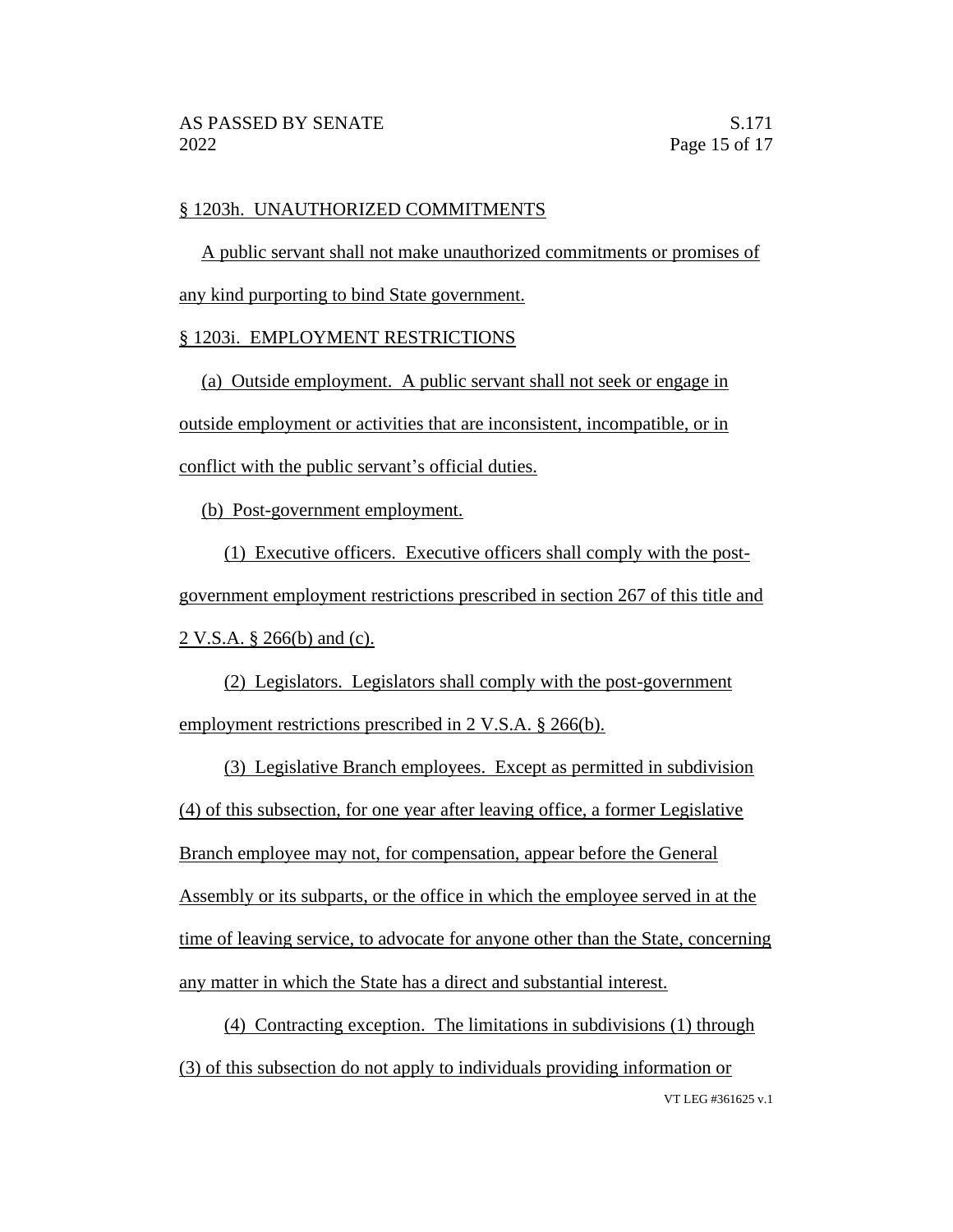services to the State pursuant to contracts of the State unless the public servant is otherwise prohibited from doing so by State or federal law.

(5) Representation restrictions. After leaving State service or employment, a public servant shall not knowingly, with the intent to advocate for an outcome of an investigation, application, ruling, license, contract, claim, rulemaking, charge, arrest, or quasi-judicial or judicial proceeding, communicate with or appear before the State on matters involving specific parties in which the employee participated personally and substantially during government service and in which the State is a party or has a direct and substantial interest.

# § 1203j. COMPLIANCE WITH LAWS, RULES, AND POLICIES

A public servant shall comply with applicable State and federal laws and regulations, including anti-discrimination and equal opportunity laws, and comply with applicable governmental codes of conduct. A public servant shall comply with any other applicable rules or policies established by executive order, agency rule, or policy.

# § 1204. WHISTLEBLOWER PROTECTIONS FOR ETHICS

# COMPLAINTS

Consistent with section 971–978 of this title, a public servant shall be free to disclose waste, fraud, abuse of authority, violations of law, or violations of